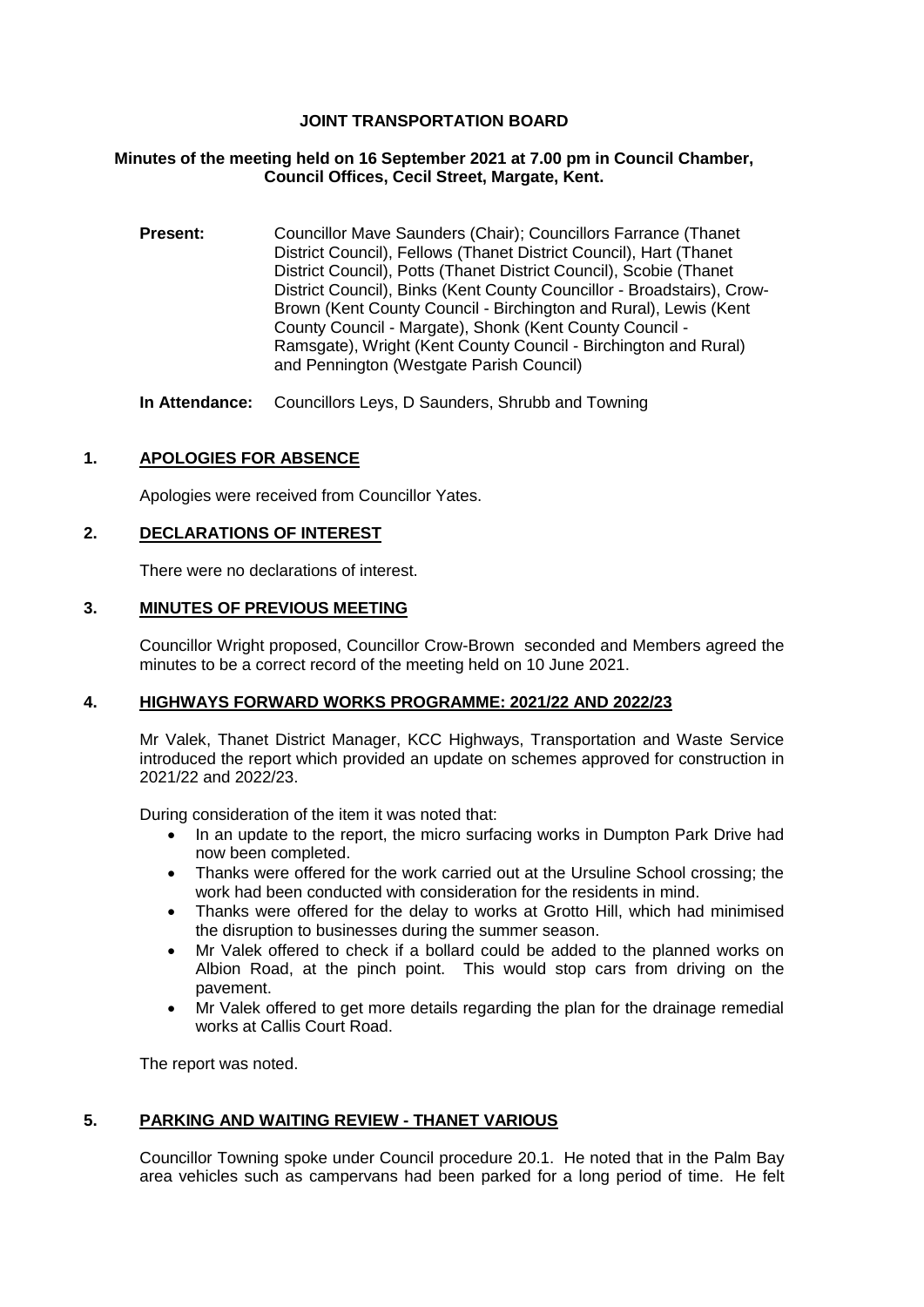there should be one hour of free parking to allow school children to be dropped off and collected, and there should be a restriction on overnight parking from 6pm to 6am.

### **Proposed Restrictions on Parking and Waiting.**

Ms Glaiser, Uniformed Services Enforcement Manager, TDC, introduced the report detailing the new proposals for restrictions in Thanet.

During consideration of the item it was noted that:

- Parish/Town Councils should also be consulted.
- Officers had visited 100's of requested sites to establish where restrictions were appropriate. Following this examination, the proposals were brought to the Board.
- The proposal's would now have three weeks of public consultation, if objections were received they would then come back to the Board for further consideration.

Councillor Fellows proposed, Councillor Potts seconded and the Board agreed to recommend:

'That subject to the views of this Board the recommendations shown in appendix 1 are approved and that the proposals which require statutory consultation are advertised, and that any traffic related objections are reported back to a future meeting of the Board.'

#### **Proposal for Prohibition on Waiting by Motor Caravans Review**

Ms Glaiser detailed the proposals for Campervan restrictions and provided members with an overview of the responses to the consultation. She noted that there had been a large number of respondents to the consultation, both in support of the proposals and in objection to them.

During consideration of the item, the following comments from Members were noted:

- Enforcement would need to happen overnight, the Council should not put rules in place that were not enforced. Ms Glaiser advised that officers normally worked from 6am to 10pm.
- Alternative parking locations were needed if restrictions were imposed.
- The restrictions could start from 8pm rather than 6pm to enable owners to miss rush hour traffic when leaving the area.
- The response to the consultation showed that there needed to be a balanced response.
- Existing legislation should be enough to manage the issue.
- Adapted commercial vans that stayed in one place for a long time were a problem.
- There could be a three day limit and then no return for a week, perhaps using a parking permit system. However, Ms Glaiser advised that this would be difficult for the Council to facilitate.
- The Council could charge £20 to park in Barns Car Park or Minis Bay car park for a night.
- Visitors should be welcomed, although in Palm Bay some people appeared to be living in their Campervans all year round.
- Facilities should be provided to allow people to use their motorhome.

Following the debate, Councillor Fellows proposed, Councillor Wright seconded and the Board agreed:

'To endorse the proposals detailed in annex 2 of the report, however it recommended that officers look into options to allow Campervans to use car parks. It was noted that this use would require a period of consultation and further advice from the Board would be sought if required following the consultation period.'

## **Disabled Bays Scheme Update**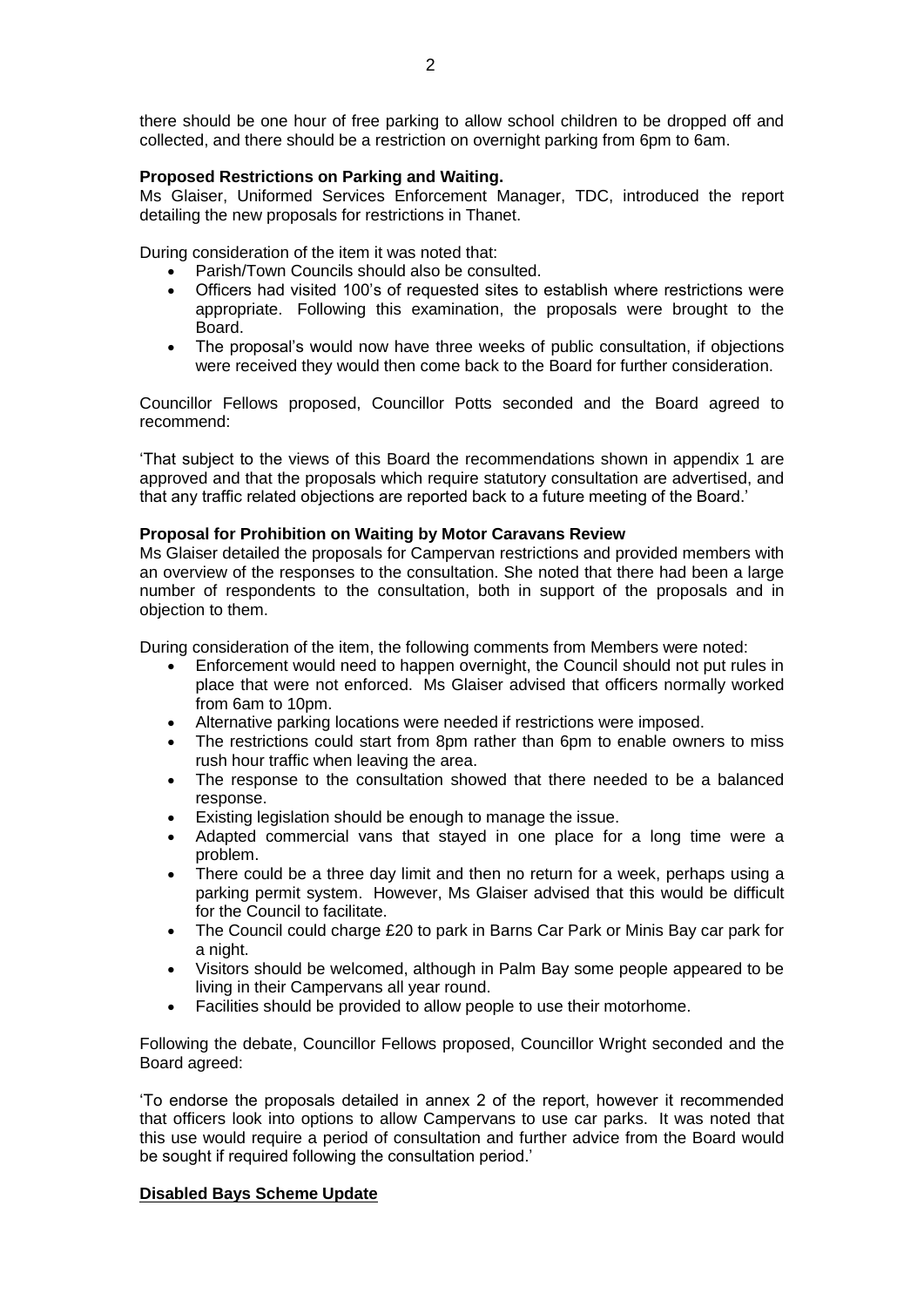Ms Glaiser provided the Board with an update regarding the current disabled bay's scheme. It was noted that:

- There were 164 disabled person's bays in the District, and up to 5% of the bays in a road could be designated as disabled bays.
- This was a scheme managed by Thanet District Council on behalf of Kent County Council.
- The disabled bays were requested by residents, however once installed they could be used by any blue badge holder; the application process made it very clear that anyone with a blue badge could use the bay.
- There had been a specific issue recently regarding bays in a particular road, the Council had conducted a letter drop to the residents in the road, this seemed to have eased the problem.

## **Park Map Scheme Update**

Ms Glaiser provided the Board with an update regarding the park map scheme. It was noted that:

- From 1 October the virtual map system would go live for Thanet. It would allow people to see the restrictions in place on a given road within Kent. The system had already gone live in some other parts of the County.
- There would be a link to the system on the Council's website.
- Consultation on traffic orders would also become virtual on this system, this would streamline the process significantly.
- The new restrictions agreed by the Board would be advertised on the new system.

### **Botany Bay Plan Update**

Ms Glaiser provided an update on the Botany Bay Plan, she noted that there had been parking issues in the area during the peak summer period for a number of years.

During consideration of the item it was noted that:

- Restrictions could apply to just one side of the road. The side with restrictions could then be alternated on a daily or weekly basis.
- A residents permit parking scheme had been looked at, however there was insufficient support amongst the residents to proceed.
- The problem came from a lack of parking in the area.
- If restrictions were implemented, cars would move to another area which would just move the problem.
- A park and ride scheme could be considered, although this may put some visitors off visiting, and could mean a loss of farmland if somewhere was needed to create the pick up point.
- The owner of fields near Botany Bay may be interested in providing a summer parking facility.
- The Council was currently unable to penalise drivers for poor parking as there were no lines present.
- Parking over other's peoples' drives was a matter for the Police to enforce.

It was proposed by Councillor Fellows, seconded by Councillor Crow-Brown and the Board agreed to recommend that:

'Officers should continue to look at alternative options for the area, if a solution could be found it would be reported to a future meeting of the Board.'

## **6. VERBAL UPDATE REGARDING DISABLED PERSONS PARKING BAYS.**

This item was covered in the consideration of agenda item 5.

## **7. AGREEMENT ON JOINT TRANSPORTATION BOARDS BETWEEN KENT COUNTY COUNCIL AND THANET DISTRICT COUNCIL**